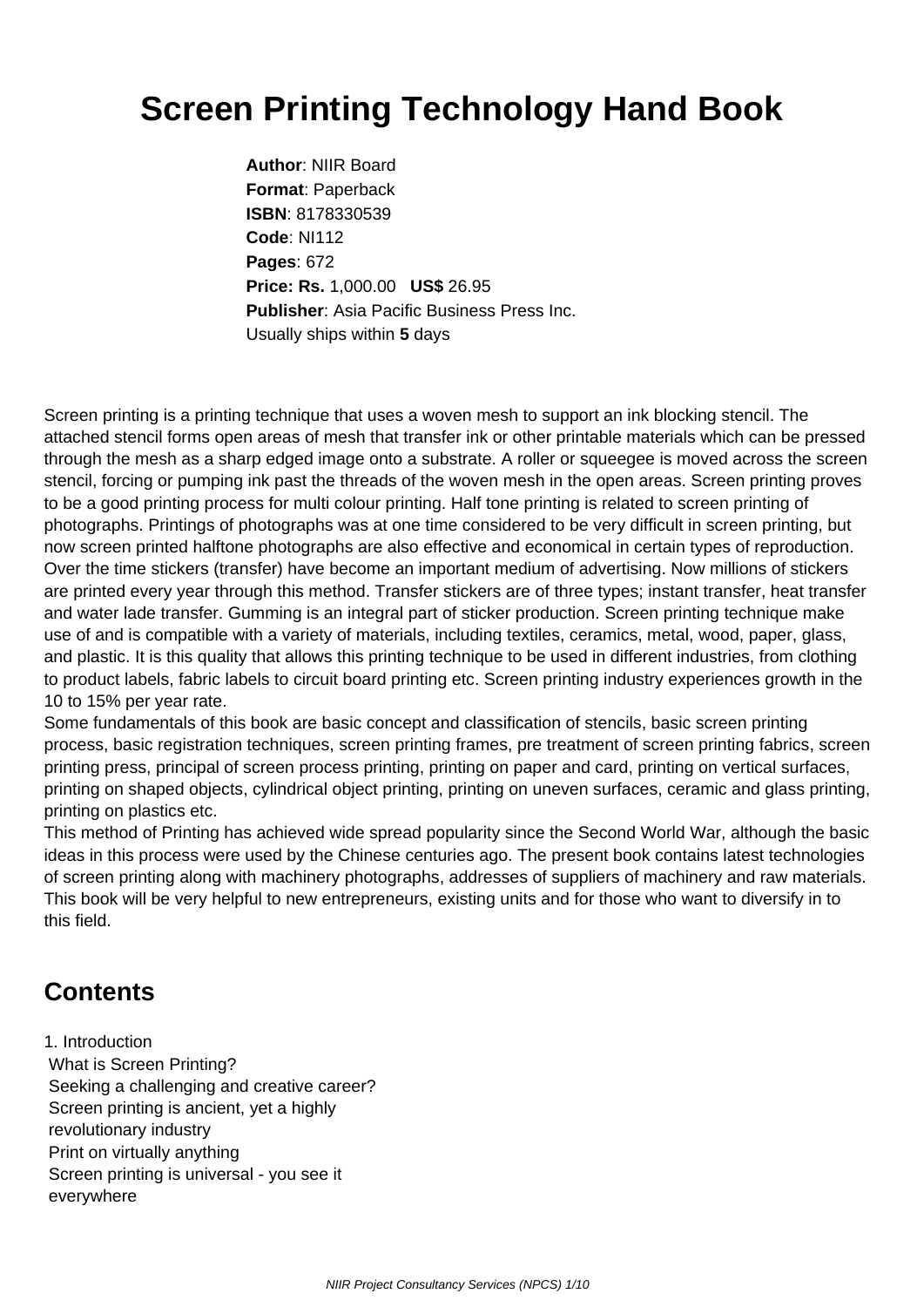Screen printing is simple Screen Print Materials Frames Screen Mesh Screen Prep Tape Stencil Systems Capillex Film (Pre-Sensitized Photo Stencils G&S Pigment System Essential Components Base **Pigment**  Resfix Anti-bleedScreen Softener Ink Retarder Creating Artwork Other basic Tools and Supplies Creating a Positive by Hand Rubbing Dry Transfer Lettering onto Clear Acetate (Transtay) For Straight Type For Arched Type Tracing an Image onto Matte Acetate Assembling Base Art Putting together all parts of your artwork images and message Cutting the Image out of Masking Film Instant Positives with Velum (Drafting Paper) For All Multi-Colour Artwork Labeling Artwork Mesh Preparation Roughening the Mesh Procedure Degreasing the Mesh Procedure Preparing the Stencil Using Capillary Film Using Direct Emulsions Mixing the Emulsion Coating the Emulsion onto A Screen Storage and Handling of Stencil Materials Capillary Films Direct Emulsions Exposing the Stencil Positioning the Artwork: Size and Placement of Image on Substrate Positioning the Artwork on the Screen Exposing Units Table Top Exposing Unit Features Building An Exposing Unit The Fluorescent Tube Unit To Expose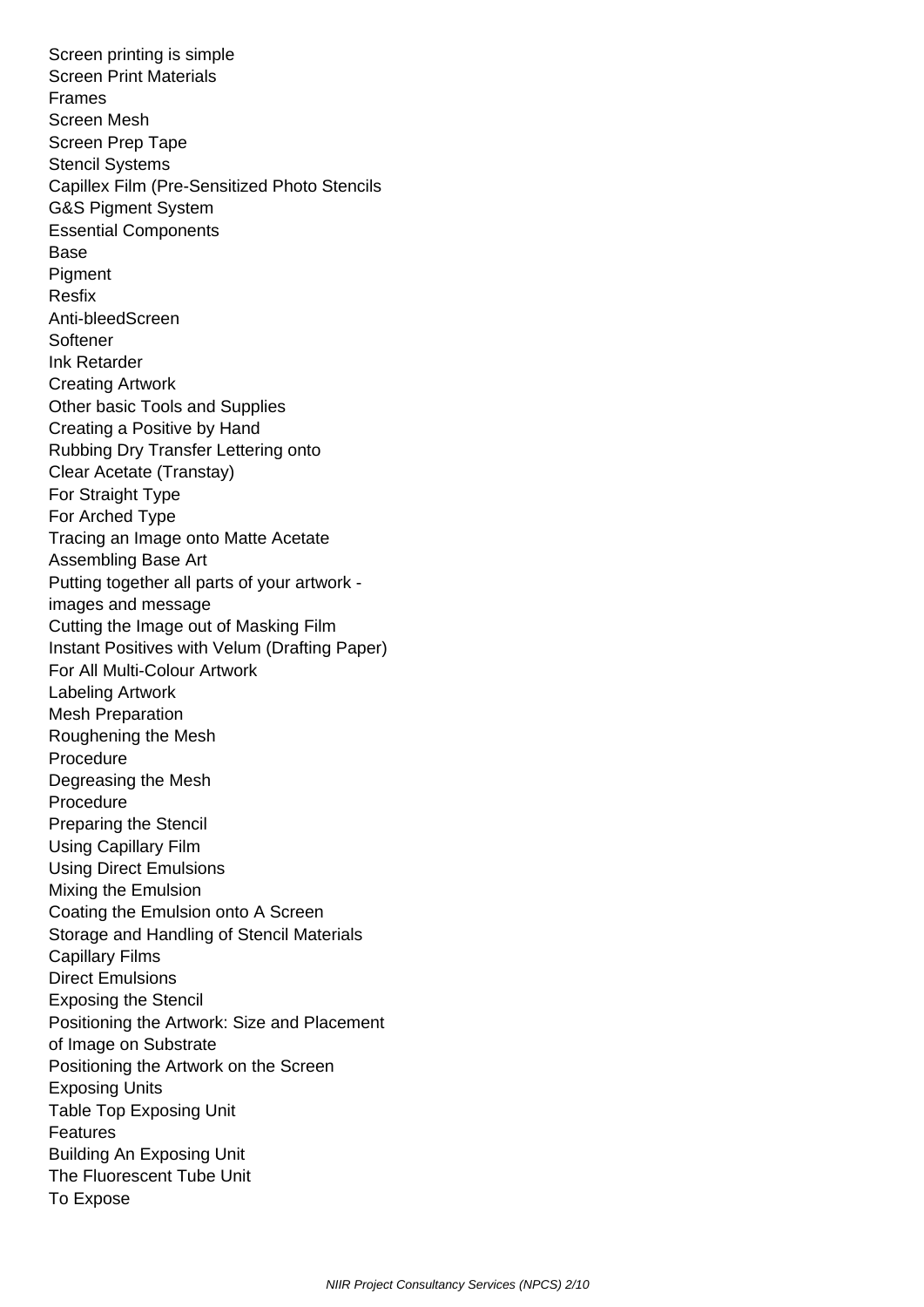The Plate Light To Expose Exposure Time of Different Stencil Materials Direct Emulsions Preparing the Screen For Printing Washing Out the Stencil Blocking Out Pinholes Taping the Screen **Printers**  Table Top 4 Colour Printer Printing on A Table Surface Off-Contact Printing **Printing**  Flood Stroke Print Stroke Stencil Removal/Screen Reclaiming Reclaiming A Screen Removing Tape And Ink Removing Stencil Material **Procedure**  Removing Stains Or Ghost Images with Autohaze Procedure Roughening the Mesh with Autoprep Degreasing the Mesh with Universal Mesh Prep Review - Screen Reclaiming Fault Finding Guide Capillex Films Stencil film washes off mesh Ragged edges Fine detail filling Pinholes Poor adhesion Patchy stencil Difficult washout Direct Emulsions Sawtoothing Exposed emulsion washes off mesh Fine detail filling in Premature stencil breakdown Pinholes **Scumming**  Image does not wash out at all 2. Screen Printing

 Historical Background **Introduction**  Section 1 Basic Concept and Classification of Stencils The Stencil Types of Stencils Fabric and Frame Preparation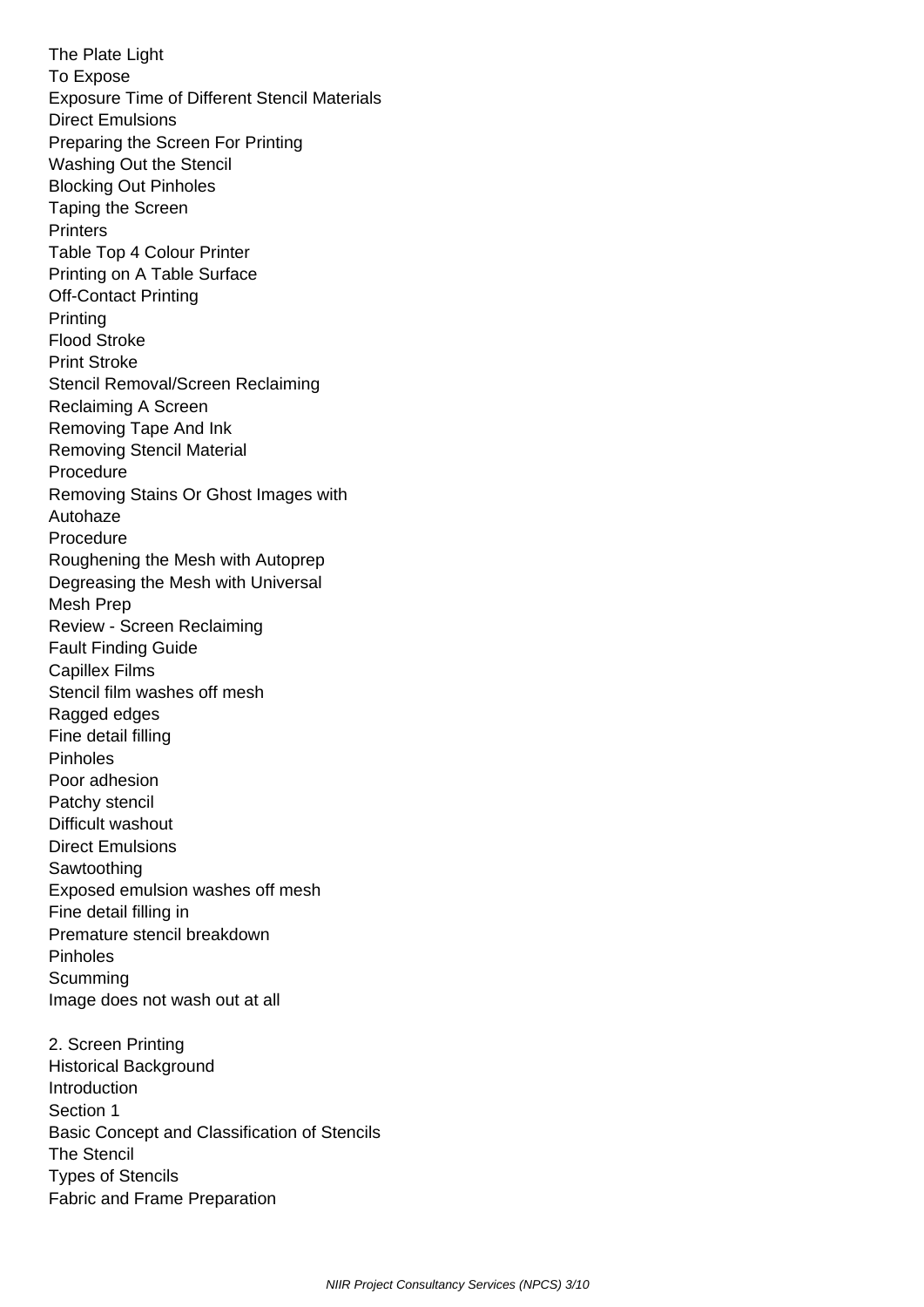Screen Fabrics Screen Frames Fabric Stretching Techniques Mechanical Stretching Hand Stretchig Fabric Treatment Photographic Stencil Methods Direct Process Direct/Indirect Process Determining Photographic Stencil Exposures Indirect Photographic Stencil Process Exposure Development and Washing Application of the Stencil **Drving**  Removal of the Base Material Direct photographic Stencil Process Preparation Application Drying Exposure Development Masking the Stencil Preparing a Paper Mask Preparing a Lquid Block-out Mask Squeegee and Ink Considerations Selecting the Proper Squeegee Shape Chemical Makeup **Flexibility**  Length Squeegee Preparation Selecting the Proper Ink Product Characteristics Production Limitations Ink Preparation Basic Screen Printing Process Basic Registration Techniques On-Contact and Off-contact Printing Printing the Stencil Multicolor Printing Drying the Image Cleaning the Screen Removing the Stencil Troubleshooting Clogged Screens Halftone Reproduction in Screen Printing Methods of Halftone preparation for Screen **Printing**  Fabric Selection Moire Patterns Printing Considerations High-Speed Production Presses Semiautomatic Presses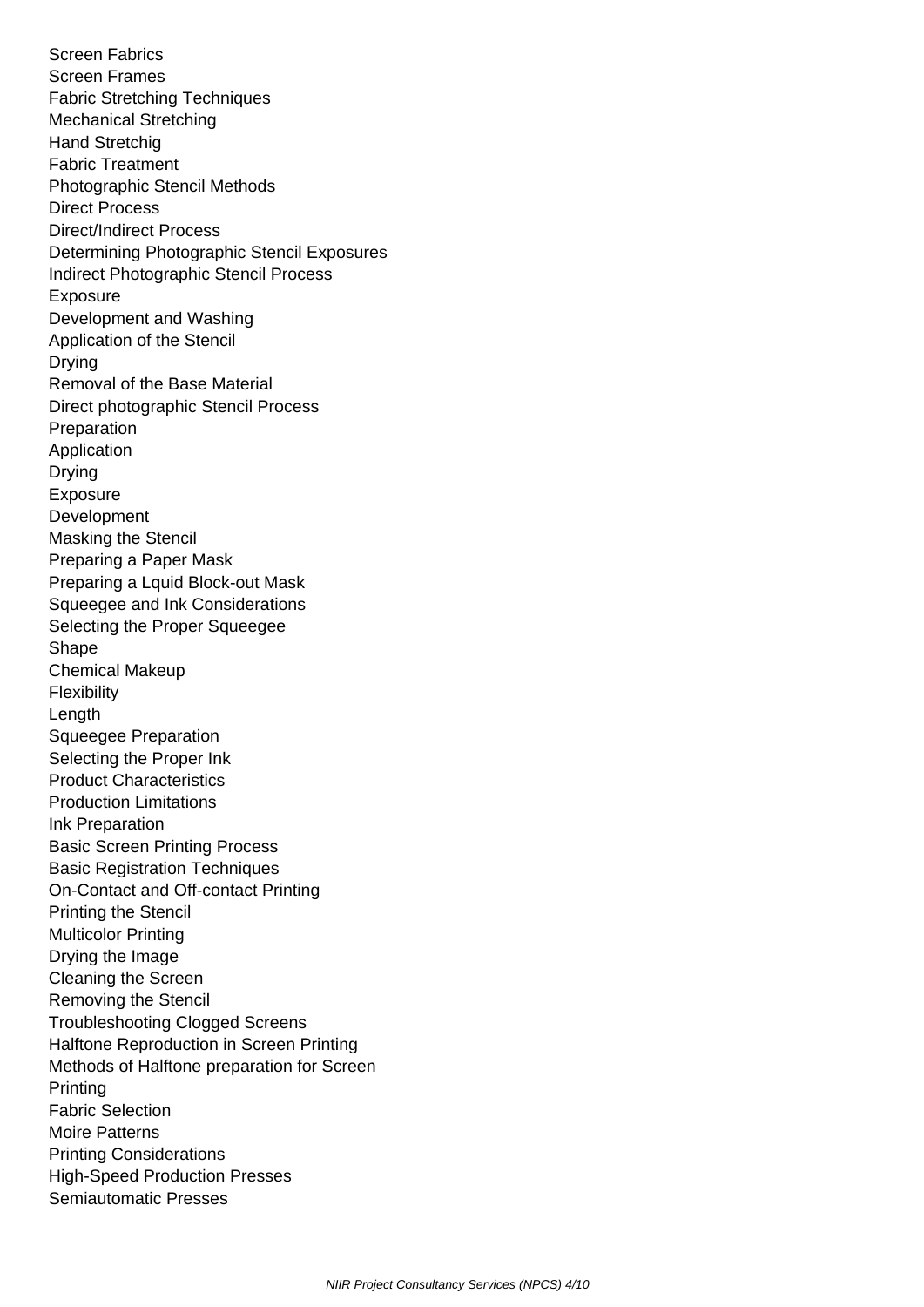Fully Automatic Presses Special Machine Configurations Screening Cylindrical surfaces Carousel Units

 3 Screen printing frames Pre-treatment of Frames Stretching equipment Pneumatic stretching clamps Advantages **Mounting**  Components of the SST system Correct stretching Optimum tensioning force for different fabrics **Stability**  Control of tension in measuring fabric stretch Stretching at a fabric angle Stretching methods Angled stretching with a prop profile Adhesive Adhering screen printing fabrics onto the frame Screen Storage The manufacture of diapositives Manual diapositives Photographically prepared diapositives Important **Stencils**  Pre-treatment of Screen Printing Fabrics Stencil making Manual stencils Photo-mechanical stencils Manual stencil making The hand-cut stencil Water soluble hand-cut film Cellulose hand-cut film Causes of errors Bad adherence Turned-up film edges The direct stencil with emulsion General procedure Sources of errors with direct stencils lmade only with emulslion Formation of fish-eyes after coating Air inclusions during coating Poor adherence of the photo emulsion after exposure Light scatter when copying (loss of detail) Saw-tooth effect Half-tone printing Difficulties in decoating Stencils for water-based inks Emulsions (photo emulsions)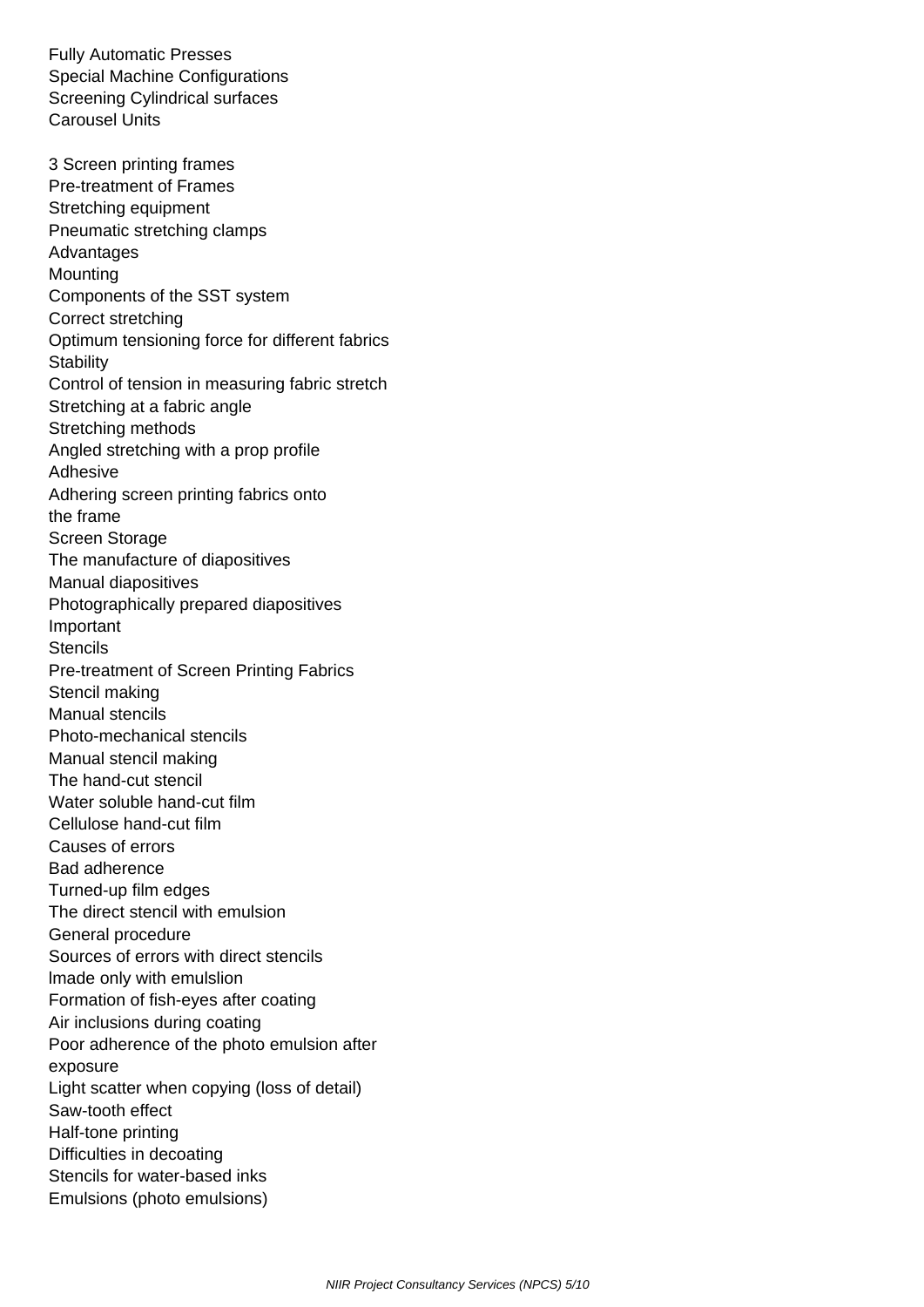**Sensitizers**  CHROMATE photo emulsion DIAZO photo emulsions Printing requirements Lines Half-tones UV-inks Fineness of fabrics Examples for coating The direct stencil with film and emulsion General procedure Sources of errors with direct stencils made with film and emulsion Bad adherence of the film on the fabric Use of too fine a fabric Too hard or too sharp a squeegee Dust inclusions Too short an exposure time Error in exposure General procedure Source of errors with direct stencil made with film and water Bad adherence of the film on the fabric Insufficient treatment of the fabric Error in exposure Indirect stencil General procedure Sources of errors with indirect stencils Bad adherence of the film on the fabric Insufficient treatment of the fabric Insufficient degreasing of the fabric Too long an exposure time Inactive developer Drying the stencil with warm air Exposure Hardening of stencils for printing of water based colours in textile printing General procedure The hardening procedure Attention Suggestion The diapositive The stencil Steel and light-alloy frames The linear co-efficient of thermal expansion Frame distortion by fabric pull Warping of the frames under various mechanical stresses Steel versus Aluminium Recommendations for frame size and profile Screen printing fabrics Optimum tightnes of the fabric stretch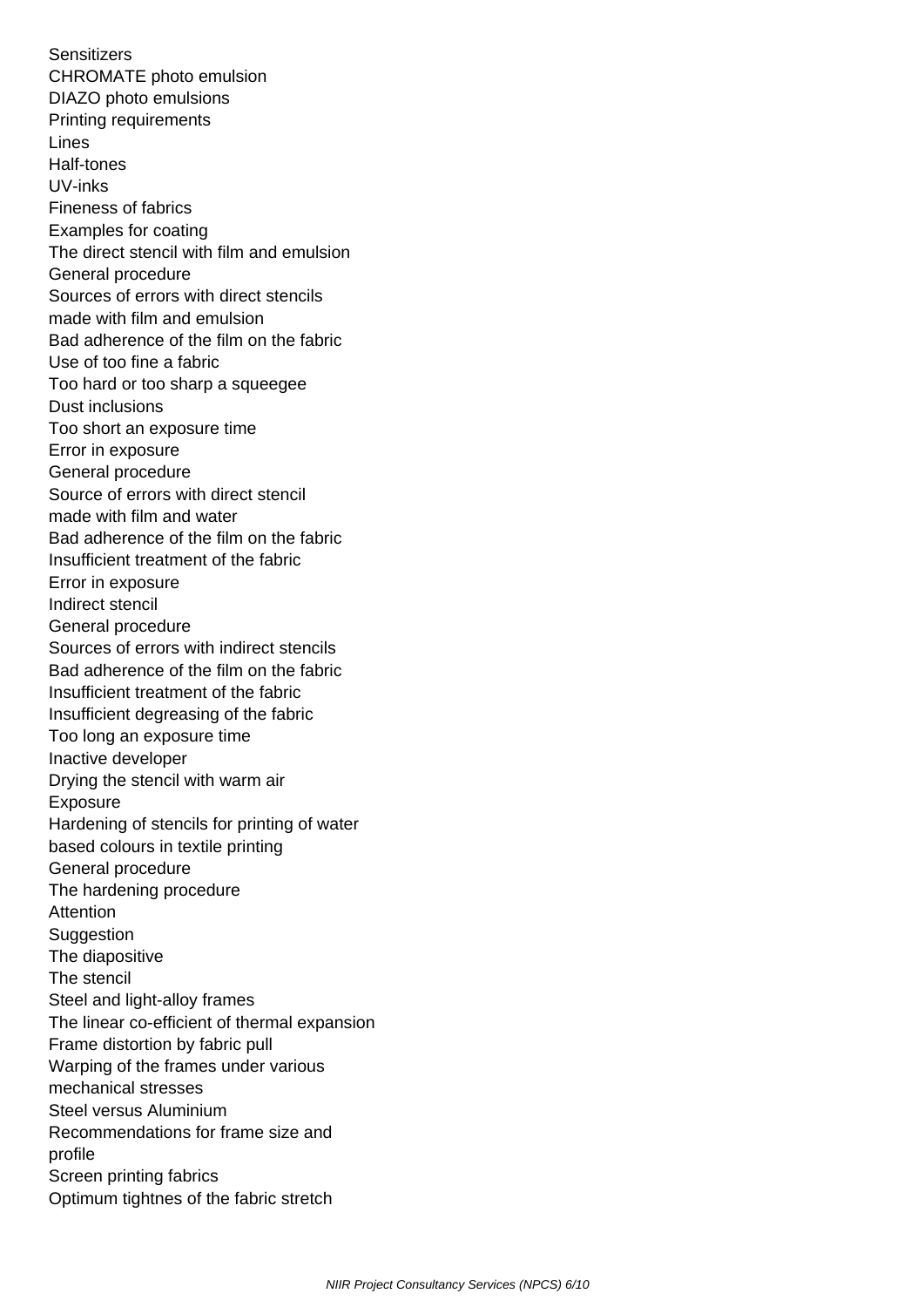Degree of Stretch Gluing the fabrics to the printing frames The printing substrate Stencils for half-tone printing Types of screen rullings Printing Setting a flat bed printing table SST-measuring wedge The squeegee Squeegee System Flood coat squeegee (Doctor blade) Printing speed Printing shaped objects Single operation multiple colour printing 4. The difference between multi-filament & mono-filament screen printing fabrics UV-Goldorange 5. Screen Printing Press The Screen-Printing Press Types of Fabrics Construction of Fabrics Mesh Count, Mesh Strength, and Mesh **Opening**  Stretching The Screen Fabric How to Build A Screen-Process Press? Step 1 :Assemble Needed Materials Bill of Materials Step 2 : Construct the Frame Step 3: Attach the Screen Fabric Step 4: Tape and Seal the Screen Step 5: Prepare the Base Step 6: Hinge the Frame to the Base Step 7: Add a Frame Support Print drying equipment Constructing Specialty Equipment Screen Printing On: Papers, Textiles and Other Printing Substrates Type of Paper Principal of Screen Process Printing Common Types of Paper Color of Stock **Textiles**  Type of Fabric Common Types of Fabrics Printing on T-shirts **Plastics**  Types of Plastics **Metals**  Woods **Ceramics**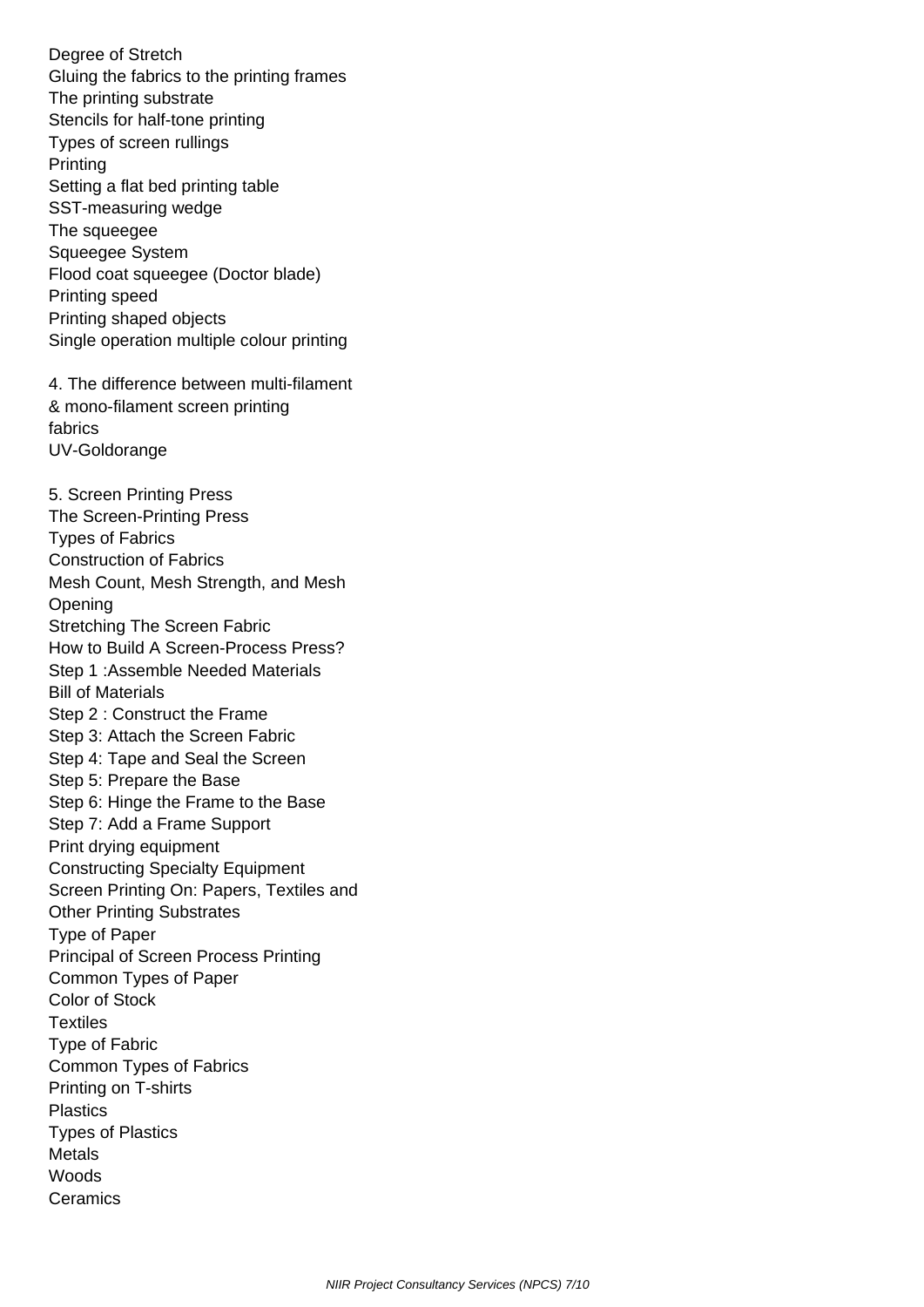Screen-Process Stencils Hand-cut Paper Stencil To Prepare a Paper Stencil Step1: Image the Paper Step 2: Cut the Stencil Step 3: Adhere the Stencil Hand-cut film stencil To prepare a Film Stencil Step 1: Prepare for Cutting Step : Cut the Stencil Step : Adhere the Stencil Step 4: Remove the Backing Sheet Photographic stencils To Prepare an Indirect Photographic Stencil Step 1: Prepare for Exposure Step 2: Load the Frame Step 3: Expose the Stencil Step 4: Develop the stencil Step 5: Wash Out the Stencil Step 6: Adhere the Stencil To Prepare a Direct Photographic Stencil Step 1: Mix the Emulsion Step 2: Coat the Screen Step 3: Expose the Screen Step 4: Process the Stencil To prepare a Direct/Indirect Photographic **Stencil**  Step 1: Sensitize the Coating Solution Step 2: Adhere the Film to the Fabric Step 3: Expose the Stencil Step 4: Wash out the Stencil Screen Printing Automatic Press The printing form makes it possible The screen printing features and their singularity Choosing A printing Process Letter Press Advantage Limitations Lithography Advantage Limitation Photo Gravure Advantage Limitation Screen Printing Advantage Limitation Collo Type Advantage Limitation Flexo Graphic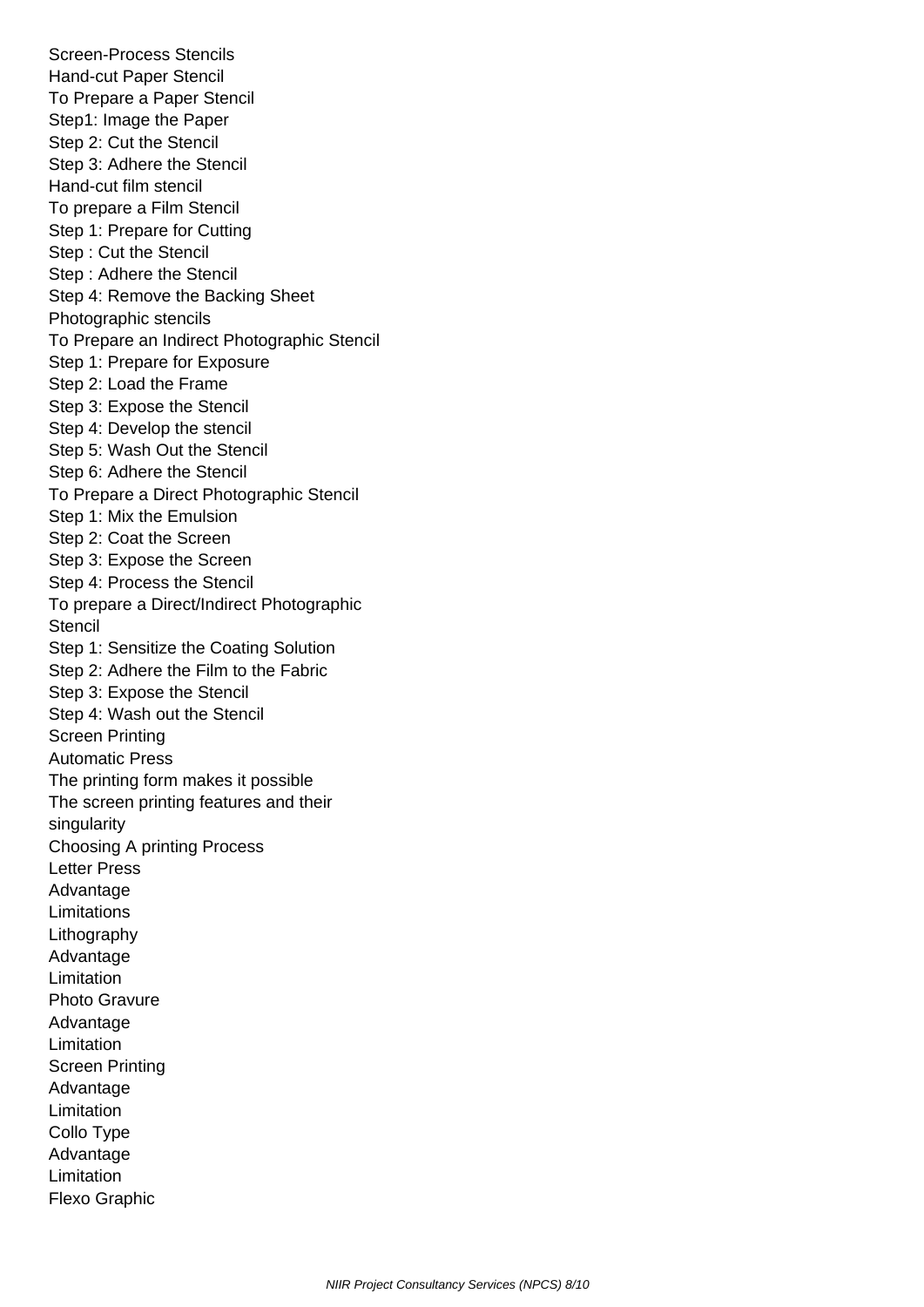Advantages Limitation What process to use

 6. Printing On Various Surfaces Printing on Paper and Card Articles With Thick Surfaces Printing on Metal & Metal Foils Textile Printing Textile Inks Make Ready Very long Banners Printing On Vertical Surfaces Printing On Shaped Objects Cylindrical Object Printing Printing on Uneven Surfaces Ceramic and Glass Printing Printing On Plastics **Summary** 

 7. The Printing Process Actual Printing Elementary Work Selection of Ink Use of Squeegee Coating of ink layer Racking or Drying Multi - Colour Screen Printing Colour Scheme Colour Separation Temporary Blockout Permanent Blockout Single Operation Multiple Colour Printing Printing of coloured background (Patch) Halftone Printing Preparation of stencil for half tone printing Stickers (Transfers) Transfer stickers Gumming Cleaning Operations **Summary** 

 8. Tabulation Polyester Monofilament Nylon Monofilament Metallized Polyester Monofilament UV-Goldorange Polyester Monofilament Fabric number **Carbon** 

Machinery Section